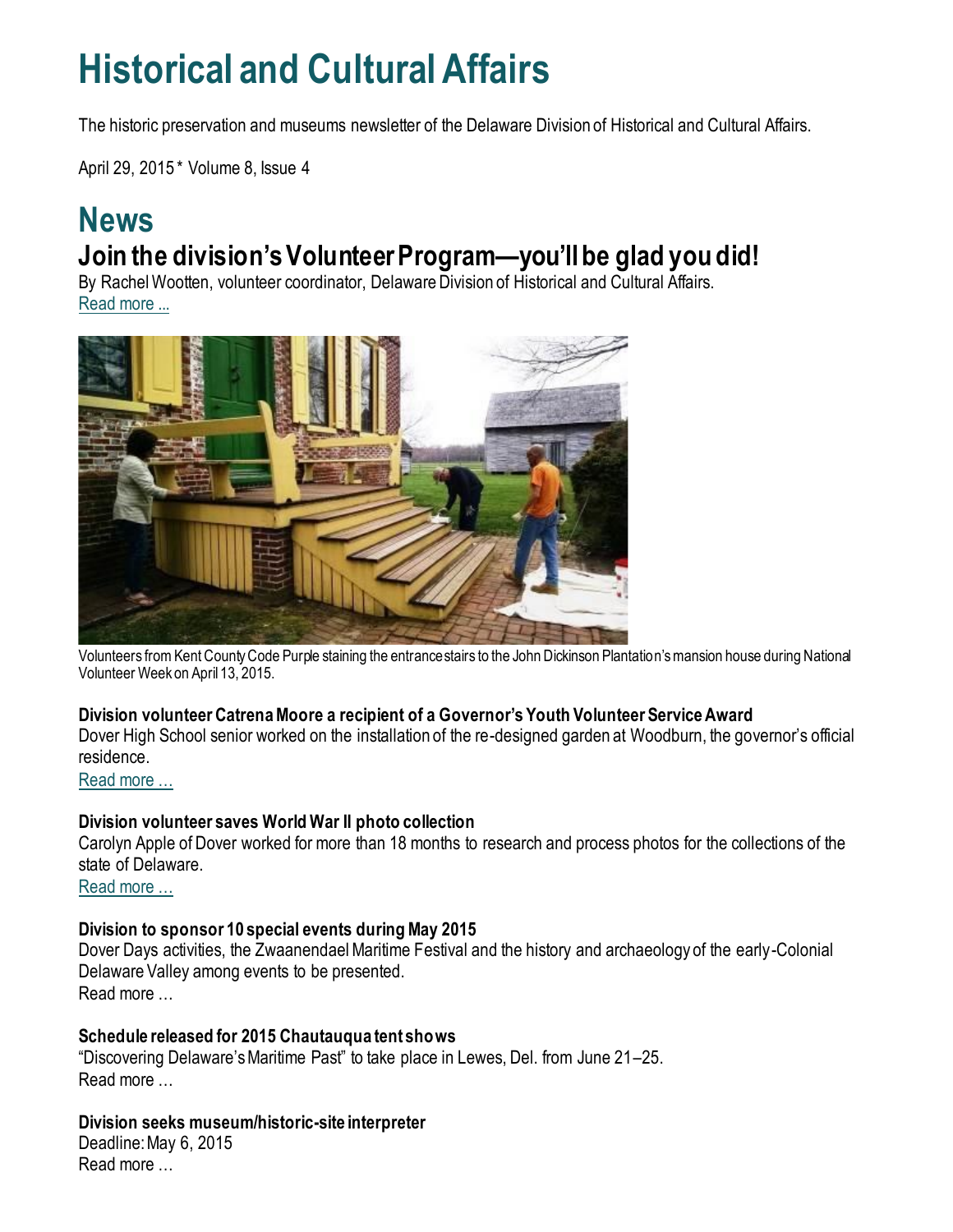#### **Division welcomes seven new employees**

Additions made to horticulture, collections, site management and maintenance teams and at the Buena Vista Conference Center.

[Read more …](https://history.delaware.gov/2015/04/29/division-welcomes-seven-new-employees/)

#### **Employees and volunteers recognized at division all-staff meeting**

Agency celebrates its achievements and looks to the future. [Read more …](https://history.delaware.gov/2015/04/29/employees-and-volunteers-recognized-at-division-all-staff-meeting/)

[Go here for more news items …](http://history.blogs.delaware.gov/)

## **Help Save Delaware History**

#### **The value of volunteering in historic preservation**

Articles demonstrate the important role that volunteers play in historic preservation efforts across the nation. [Read more …](https://history.delaware.gov/2015/04/29/the-value-of-volunteering-in-historic-preservation/)

#### **Archaeological symposium at the New Castle Court House Museum on May 9, 2015**

Program seeks to identify the uniqueness of the early colonial cultures in the region. Read more ...

#### **Family finds joy, pitfalls turning Magnolia historic house into dream home**

Delaware State News, Dover, Del.—April 25, 2015 Property listed on the National register of Historic Places. Read more …

#### **OVHS house to be placed on National Register**

Coastal Point, Ocean View, Del.—April 17, 2015 Article on the Evans-West House in Ocean View. Read more …

#### **Did You Know: Engineering marvel with Dutch roots**

News Journal, Wilmington, Del.—April 1, 2015 Article on New Castle's dikes. [Read more …](https://www.delawareonline.com/story/life/did-you-know/2015/04/01/know-engineering-marvel-dutch-roots/70766172/)

**"Preserving Our Past for a Better Future: Delaware's Historic Preservation Plan, 2013–2017"** Document provides a roadmap for focusing on the broad goals and needs of Delaware's preservation community. [Read more …](https://history.delaware.gov/wp-content/uploads/sites/179/2019/02/Preservation-Plan-2013-2017.pdf)

## **Media Roundup**

The following Delaware history-related articles have recently appeared in the media:

Historical and Cultural Affairs highlights upcoming events Cape Gazette, Lewes, Del.—April 18, 2015 Article on the division's May programs.

Make A Splash Festival makes waves Cape Gazette, Lewes, Del.—April 16, 2015 Article on March 31, 2015 event at the St. Jones Reserve and John Dickinson Plantation.

DeBraak tours and lectures return to Lewes June 1 Cape Gazette, Lewes, Del.—April 15, 2015 British warship was capsized and lost off the Delaware coast on May 25, 1798.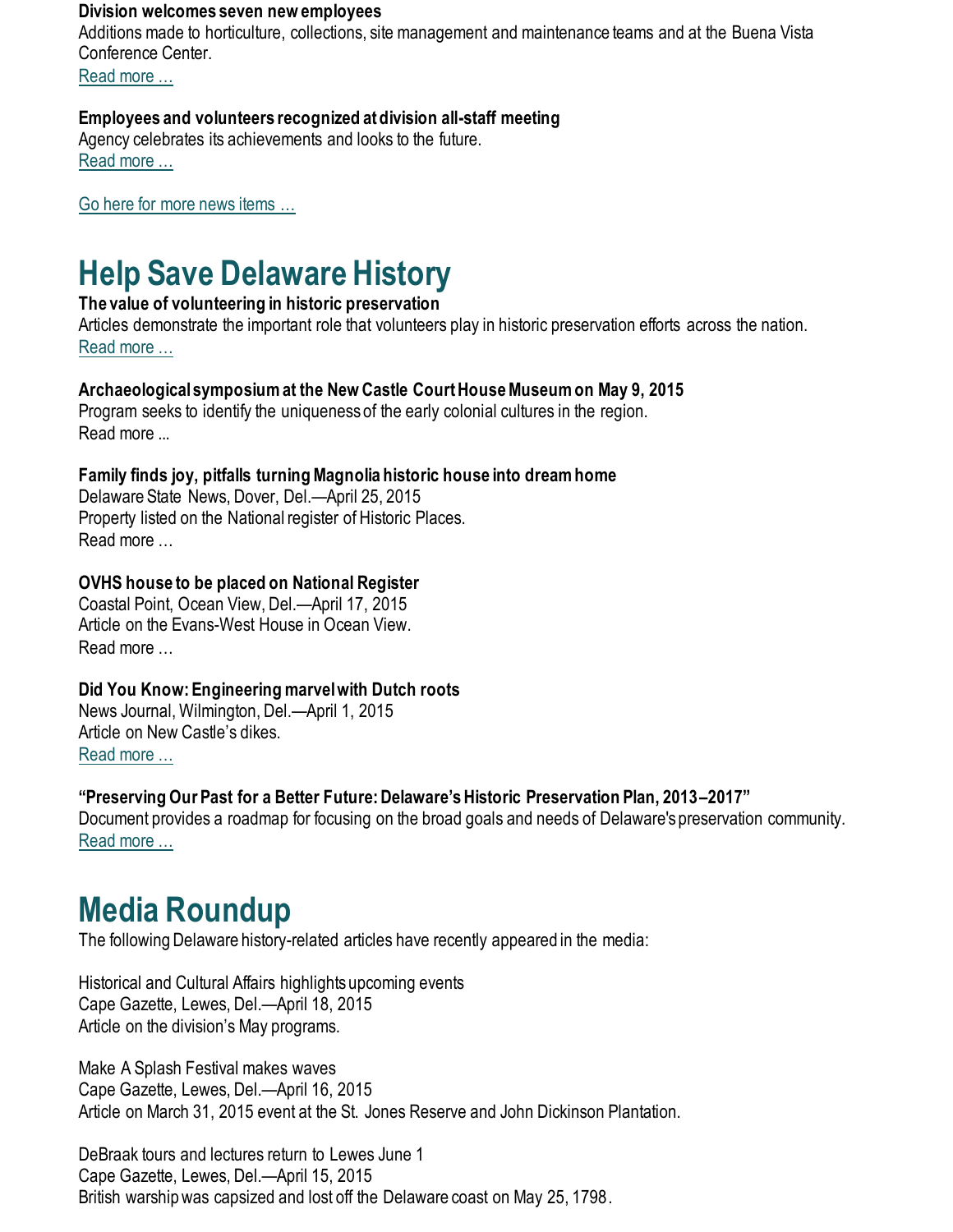[Re-enactor shares lost history of Revolutionary War hero](https://www.newarkpostonline.com/features/article_138d229e-53e4-55f9-ad7c-51ee1a37e0af.html) Newark Post, Del.—April 10, 2015 Article on historical-interpreter Tom Welch's portrayal of Allen McLane.

Award recognizes local volunteers Dover Post, Del.—April 1, 2015 Article notes Catrena Moore who serves at the Woodburn garden.

Press coverage on "Bells Across the Nation" Bells across Delaware and the nation rang on April 9, 2015 in commemoration of Robert E. Lee's 1865 surrender which effectively ending the American Civil War.

Bells in Delaware Mark 150th Anniversary of Civil War's End Town Square Delaware, Milford—April 9, 2015

[Video: Bells mark end to Civil War in Delaware, nation](https://www.delawareonline.com/videos/news/2015/04/09/25561281/) News Journal, Wilmington, Del.—April 9, 2015

## **Events**

**Wednesday, April 29** Freemasons in the Civil War – New Castle Court House Museum Governor Ross of Delaware: Southern Sympathizer – The Old State House

**Thursday, April 30** Louisa May Alcott – The Old State House

**May** Delaware Archaeology Month

**Friday–Sunday, May 1–3** Dover Days Festival

**Saturday, May 2** Sounds of War: Patriotic Music – Johnson Victrola Museum Dover Days at the John Dickinson Plantation – John Dickinson Plantation Fried Okra: Civil War Era Music – The Old State House Two Civil War Soldiers – Dover Century Club General Washington's Commando: Benjamin Tallmadge – Hale-Byrnes House

**Sunday, May 3** Iron Hill Archaeology and Heritage Festival – Iron Hill Museum

**Wednesday, May 6** Hale-Byrnes open house – Hale-Byrnes House

#### **Saturday, May 9**

Symposium on the Early Colonial Archaeology of the Delaware Valley – New Castle Court House Museum Brunch With Ainsworth Abbott – Abbott's Mill Nature Center Demonstrations by the Thistledown Fiber Arts Guild – John Dickinson Plantation Kidnapping the Enemy – Hale-Byrnes House

#### **Saturday, May 16**

A Day in Old New Castle – downtown New Castle Running of the Mill – Abbott's Mill Nature Center